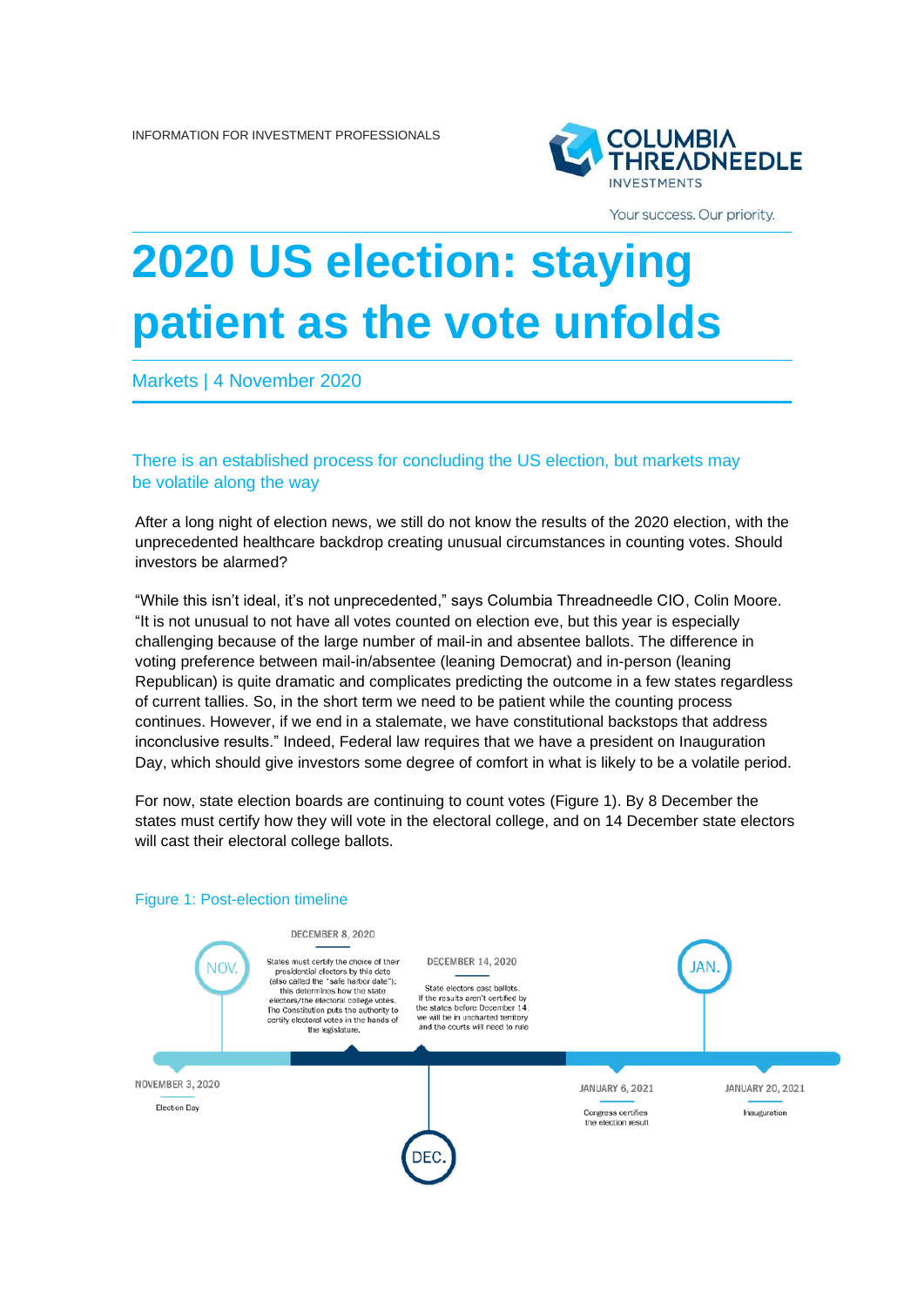Nevertheless, a spike in volatility would not be surprising, particularly as investors analyse strident rhetoric, the timeline for resolution and the impact of judicial challenges along the way. "It is important to distinguish between challenges to vote counts generally and an outright refusal to hand over power or accept defeat," says Moore. "If it turns out that Joe Biden has won the vote, we believe the Republican leadership understands that the reputation of the US would be irreparably damaged if there was not an orderly and peaceful presidential transition."

Beyond the presidential race, the outcome in the Senate is also important for both candidates in terms of being able to implement their agendas. Several Senate races remain undecided, but the Republicans appear to have retained some of the most keenly contested seats. While not yet certain, it appears there is a greater possibility of split control of Congress regardless of the outcome of the presidential race. However, the role of the eventual vice president in tied Senate votes will be very important.

The US has seen divided government frequently, which has had the impact of limiting some of the more extreme proposals for change over that time. For some this check on power is the preferable outcome, but given the need for additional fiscal measures to address the economic damage caused by the ongoing pandemic, an ability to work together in the coming months is essential. "Mitigating the impact of Covid-19 is much more significant for the US and global economy than the outcome of the US election," says Moore.

## **Summary**

So, what should investors do in this period of electoral uncertainty? Stay focused on long-term goals and avoid emotional decisions. In the long run, changes in presidential administrations rarely lead to material fundamental changes in how the US economy works, especially if Congress is divided. Consequently, the basic economic tenets upon which the financial markets rely are unlikely to change. Staying focused on long-term goals remains the best course of action.